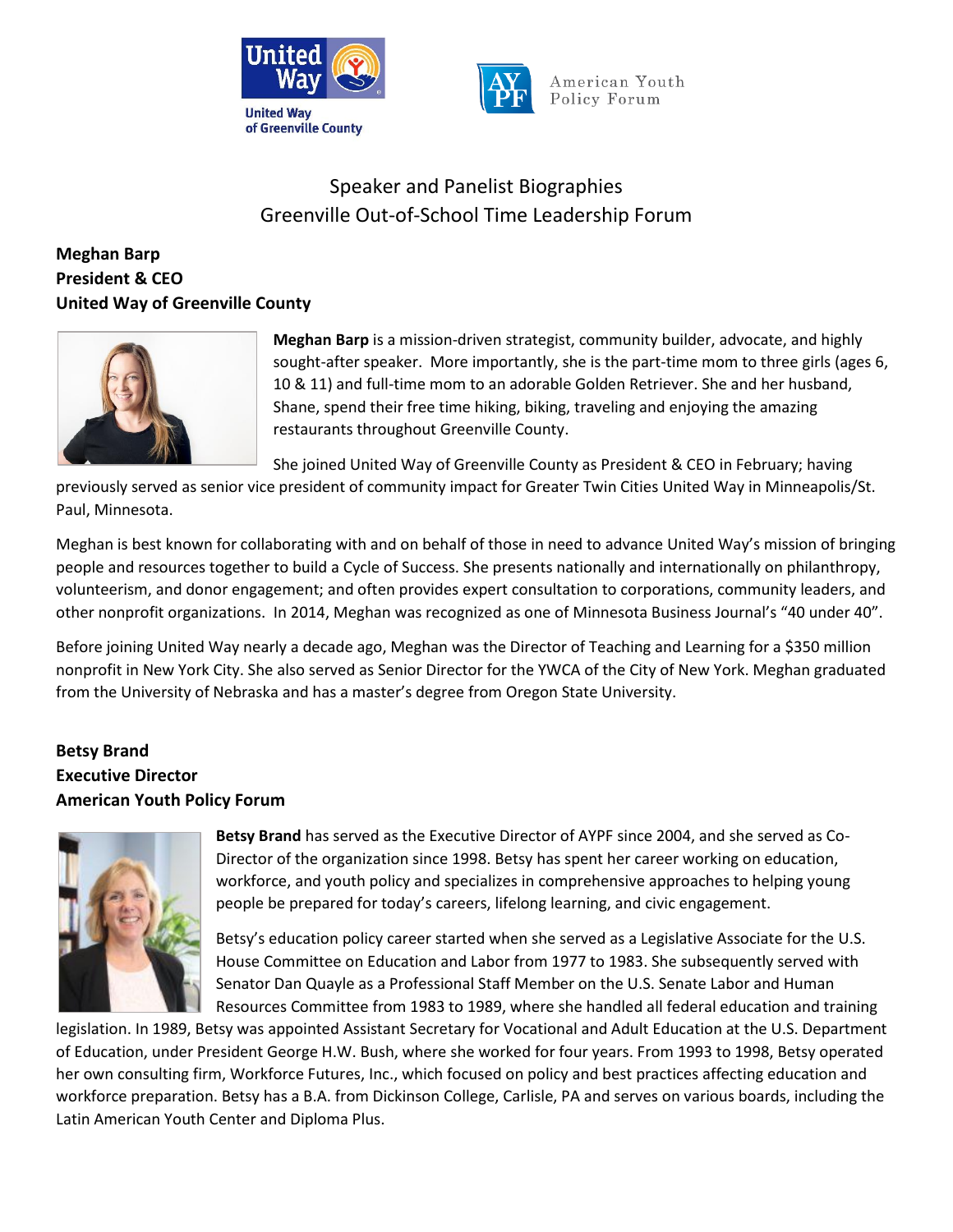# **Whitney Hanna Coordinator of Community Collaboration & Institutional Advancement Greenville County Schools**



Serving as the Coordinator of Community Collaboration & Institutional Advancement for Greenville County Schools, **Whitney Hanna** works with the school district's leadership team and 106 schools and centers to develop relationships and collaborate with community partners – including corporations, industry groups, non-profits and other community entities – to create effective partnerships that are in-line with the district's Graduation+ initiative and enhance students' educational experiences.

Prior to joining the school district, Whitney's background includes management of a

corporate marketing account team for a Fortune 1000 company as well as work in account service and public relations with several communications agencies. Recognized as a Best & Brightest 35 and Under by Greenville Business Magazine, Whitney is a graduate of Leadership South Carolina Class of 2017, Leadership Greenville Class 41 and the Diversity Leaders Initiative Upstate Class 23. Serving on numerous boards and committees, Whitney is active with the Network for Southern Economic Mobility, the Greenville Chamber of Commerce, the Junior League of Greenville, the Upcountry History Museum, the United Way of Greenville County, and previously served as President of the American Advertising Federation of Greenville, where she was recognized as an AAF 2014 National President of the Year.

# **Suzette Harvey President/CEO Prime Time Palm Beach County**



**Suzette L. Harvey** is President/CEO of Prime Time Palm Beach County. Prior to joining Prime Time in 2006, Mr. Harvey spent eight years in the field of philanthropy at the John S. and James L. Knight Foundation in Miami. She worked briefly at Mount Sinai Medical Center as a public relations specialist after more than 11 years with the National Foundation for Advancement in the Arts, directing its communications and public relations activities. Ms. Harvey was also a staff writer at the South Florida Business Journal, covering emerging technology throughout the South Florida region. A native of New York, she was employed at Scholastic Inc. to help launch a new family magazine in the early 1980s focusing on using

personal computers in the home. Prior to joining Scholastic, Ms. Harvey was a vocational counselor for a youth employment program run by the New York City Mission Society.

Currently, she is a member of the Board of Directors for the National AfterSchool Association and member of the Florida Afterschool Network advisory board. Ms. Harvey was formerly a board member of the United Way of Palm Beach County, the Donors Forum of South Florida, the Center on Nonprofit Effectiveness and the Old Dillard Museum. Additionally, she has been a presenter at the National AfterSchool Association, Florida Afterschool Alliance, Every Hour Counts and Ready by 21 conferences, and has had her work featured in national publications. Recognized by Success South Florida magazine as one of South Florida's 50 Most Powerful Black Professionals of 2008, she is a graduate of Leadership Palm Beach County Focus 211; Nonprofits First's Go Lead Luminaries, Class of 2009 leadership development program; the University of Miami's 2007 Senior Executive Leadership Initiative; and Leadership Miami Class of 1989, and was a volunteer with Big Brothers/Big Sisters of Broward County for several years. Ms. Harvey graduated with a Bachelor of Arts degree in International Relations from Brown University and a Master of Science degree in Leadership from Nova Southeastern University.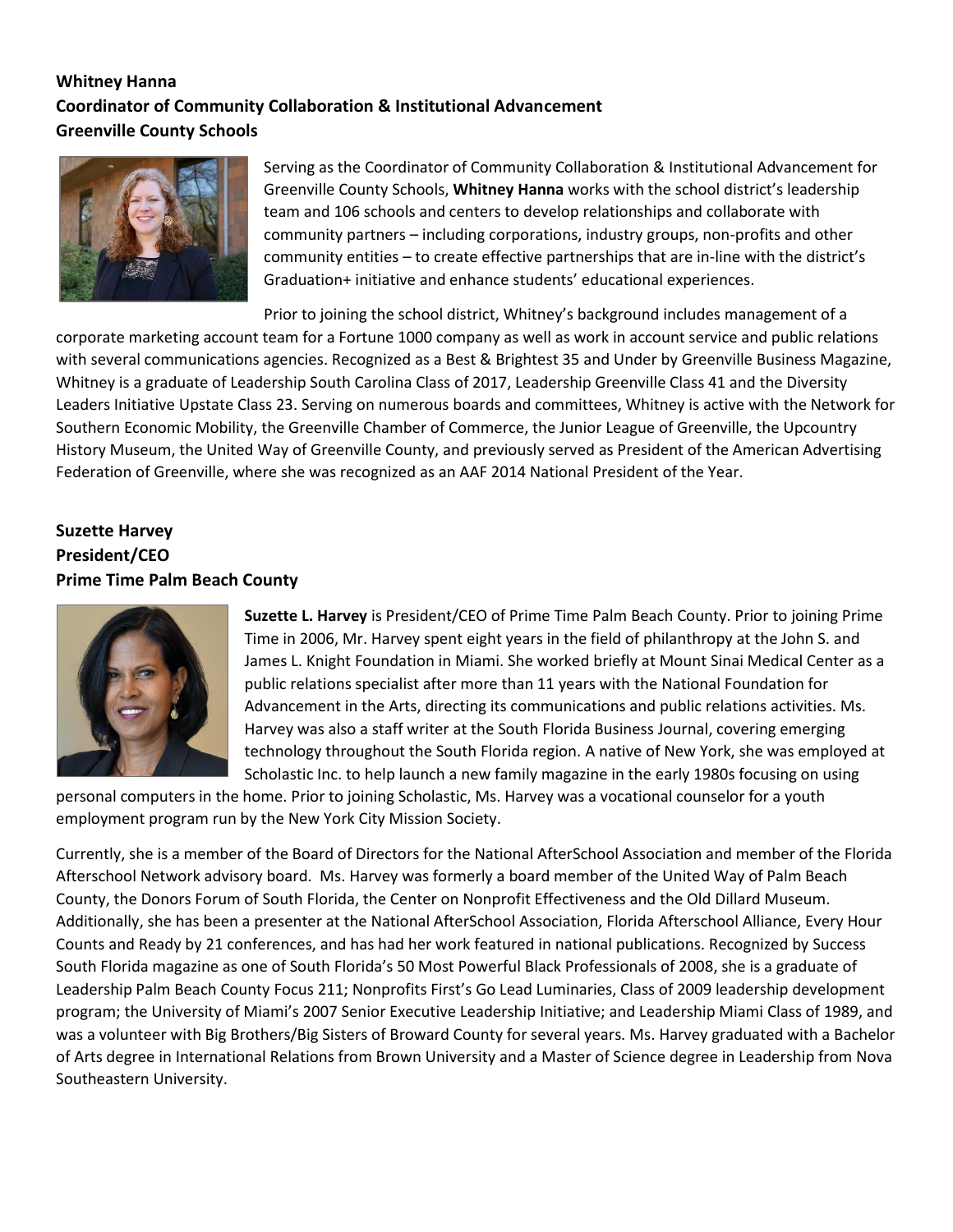# **Cathy Hendrix Senior HR Manager, Metro Mid South TD Bank**



As the Senior HR Manager for Metro Mid South (Maryland, Delaware, DC, Virginia, N. Carolina and S. Carolina) **Cathy Hendrix** supports the business strategy and execution on key initiatives along with providing HR support to a portfolio of leaders. Kathy works in partnership with business leaders to develop HR strategies and to provide consultative HR support to assist in achieving business objectives.

2018 - Chair of the United Way Women's Leadership Board 2017 – Co-Chair of the UW Women's Leadership Board 2016 – Chair of the UW Women in Banking

# **The Honorable Jil Littlejohn Mayor Pro Tem, City of Greenville President and CEO of the Urban League of the Upstate**



**Ms. Littlejohn** has been an Urban Leaguer for the past ten years, first, serving as the Urban League of the Upstate Young Professional Chapter President, Southern Region Vice President, Southern Region Treasurer and on the Board of Directors. She is the first female President and CEO of the Urban League of the Upstate. Her role allows her to combine her passion for people and community.

Born and raised in Atlanta her mother was her biggest cheerleader telling her "you can do anything you dream." Her father believed in her and sacrificed so she could go to college. Ms.

Littlejohn received undergraduate training in Cross Cultural Communications Studies in Seville, Spain and earned her Bachelor of Arts degree in Intercultural Studies for Business from Wofford College and her MBA from Webster University. She is fluent in Spanish. She has been involved with the Greenville Chamber Affiliate PULSE, United Way, HOPE Worldwide, a member of Delta Sigma Theta Sorority and she is the youngest member of Greenville City Council. Ms. Littlejohn is passionate about youth development.

She is the founder of the Talented Tenth Conference which connects young minority professionals from the Upstate with established business and civic leaders across the Southeast.

#### **Dr. Charlotte McDavid**

# **Executive Director for Academic Innovation and Technology Greenville County Schools**



As the Executive Director of Academic Innovation and Technology for Greenville County Schools, **Dr. Charlotte McDavid** supports personalized learning through instructional technology and media services, while overseeing programs designed to help build better graduates such as the Satellite Diploma Program, virtual high school, distance learning, extended day programs, and New Tech schools. Her role also promotes success for all students through Title I and Title III programs.

Dr. McDavid previously served as Assistant Superintendent of Curriculum and Instruction for

Anderson School District 4, where she was the Chief Academic Officer. An educator for 24 years, she has also been a classroom teacher, assistant principal, principal, and Title I director in K-12 schools, as well as an adjunct professor in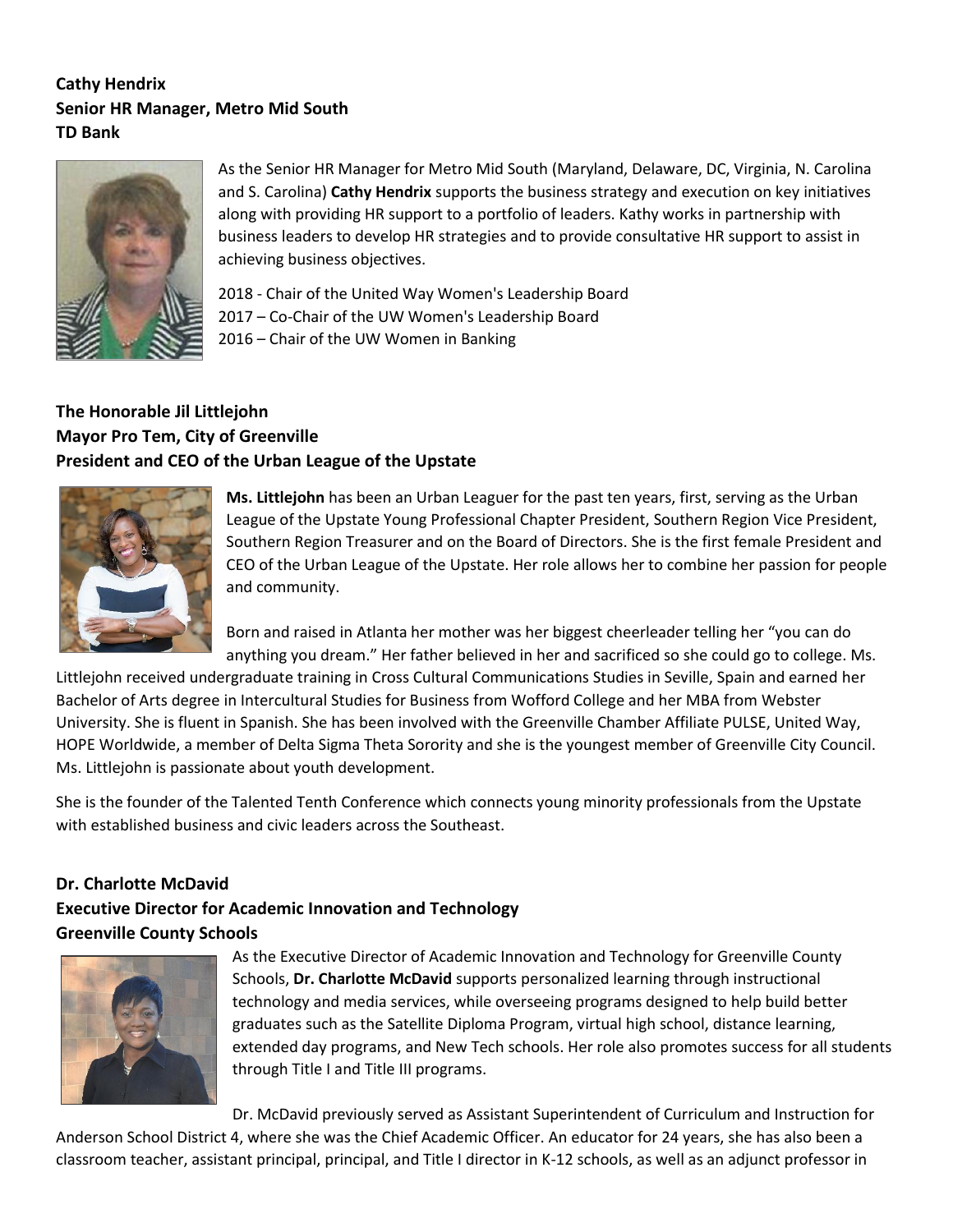#### (*Dr. Charlotte McDavid continued*)

educational leadership at Clemson, Southern Wesleyan, and South Carolina State Universities. Dr. McDavid has overseen a successful 1:1 technology rollout, is experienced in using a team approach to coaching principals to achieve academic improvement. She earned a Bachelor's degree in Elementary Education and a Master's of Administration and Supervision from Clemson University. Dr. McDavid earned a Ph.D. in Educational Leadership from Clemson University.

#### **Terry Peterson**

# **National Board Chair, Afterschool Alliance Senior Fellow at the Riley Institute and College of Charleston**



**Terry Peterson** develops strategies and partnerships for education reform and expanded learning opportunities and partnerships across America and in such developing countries as Argentina, Brazil, and Mongolia. While holding federal and state executive education positions, Terry helped develop numerous education policies. His federal level policy work encompasses policy related to 21st Century Community Learning Centers, E-rate, GEAR-UP, and teacher and technology quality grants. At the state level it includes early childhood education, teacher recruitment, performance pay programs, innovation funds, accountability systems, and the arts in the basic curriculum. Terry serves on ten different national, state,

and local education boards.

# **Dr. Ansel Sanders President and CEO Public Education Partners**



**Dr. Ansel Sanders** is the President and CEO Public Education Partners. Since 1985, Public Education Partners has served as Greenville County's only independent education fund dedicated to strengthening our community's schools, school system, and student achievement outcomes through fostering and engaging in strategic collaborations between our K-12 education sector and the larger community.

Prior to joining Public Ed Partners in June 2015, Ansel completed the Doctor of Education Leadership program at the Harvard Graduate School of Education in Cambridge, Massachusetts.

He subsequently moved to Greenville, where he became an administrator at Mauldin Middle School and earned a Masters in School Leadership from Furman University. He then served as

the founding Program Director of A.J. Whittenberg Elementary School of Engineering in 2010, the first elementary school in the state with a school-wide engineering focus. Before moving to Cambridge in 2012, Ansel led the planning efforts for the Dr. Phinnize J. Fisher Middle School, which opened in 2014, and its school-wide STEAM (Science, Technology, Engineering, Arts, and Math) design.

# **JoKeitha Seabrook Director of Community and Partner Relations United Way of Greenville County**



**JoKeitha Seabrook** is the Director of Community and Partner Relations with United Way of Greenville County. She joined the United Way team in July 2011. Prior to the United Way JoKeitha worked for the City of Spartanburg as the Community Services Coordinator and was responsible for planning, developing, organizing and the administration of Community Relations programs. She is skilled in community outreach, team building, volunteer management and public speaking.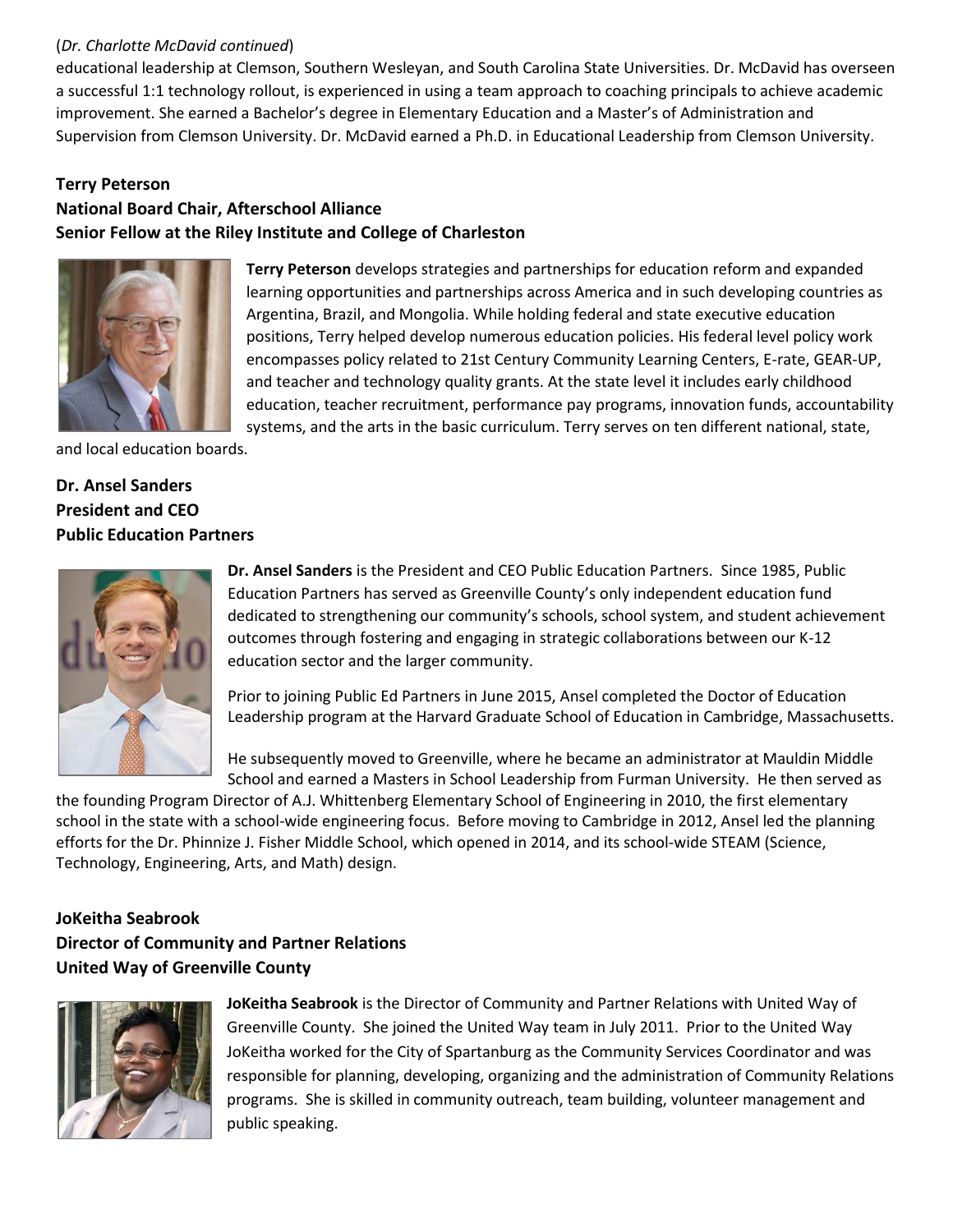#### (*JoKeitha Seabrook Continued*)

JoKeitha leads a team that provides program funding and support for 70 agencies and 96 direct service programs in the areas of School Readiness, High School Graduation, Financial Stability and Life Essentials. Her team also manages partnerships and collaborations with the public, private and faith-based sectors.

JoKeitha holds a Bachelor's of Science Degree in Interdisciplinary Studies from the University of South Carolina Upstate Campus and a Master of Business Administration from the University of Phoenix. She is married to William U. Seabrook, Jr. (20 years).

# **Bela Shah Spooner Manager, Expanded Learning National League of Cities**



**Bela Shah Spooner** is the Manager for Expanded Learning in the Institute for Youth, Education, and Families at the National League of Cities (NLC). For over 13 years, she has worked at NLC supporting municipal officials' efforts to create citywide afterschool systems. From years of deep city-level technical assistance to over 50 cities, Bela speaks nationally about the importance of afterschool and summer learning opportunities, as well as the community schools, as equity strategies to address municipal concerns. She launched NLC's Afterschool Policy Advisors Network (APAN) in 2005, a national peer-learning network of

senior municipal leaders focusing on afterschool programs, which now has over 350 cities. Bela has authored various publications and briefs on municipal leadership for afterschool, convened three National City Afterschool Summits, and supported 26 statewide mayoral summits on afterschool and expanded learning. She is an integral member of the Charles Stewart Mott Foundation's Afterschool Technical Assistance Collaborative supporting the 50 statewide afterschool networks' efforts to impact state policy and funding for afterschool, a White-Riley-Peterson Fellows Advisory Group member, and on the National Afterschool Association's STEM Advisory Board. She previously worked for the Coalition for Community Schools at the Institute for Educational Leadership, the Center for Educational Opportunity & Innovation and the Institute for Education & Government at Teachers College, Columbia University.

Bela holds her Master's degree in Sociology and Education with a concentration in Education Policy from Teachers College, Columbia University and her Bachelor's in Psychology and Spanish from the University of Pennsylvania. She lives in Washington, DC with her husband and two sons.

### **Susi Smith Executive Director Communities in Schools of Greenville**



**Susi Smith** has served as the Executive Director of CIS of Greenville for the past 25 years. Prior to that, she was a Prevention Specialist for Piedmont Council for Prevention of Child Abuse. CIS Greenville has been providing free, school-based, after-school programs since 1998. In conjunction with the school, we identify students with the greatest needs and provide individualized and group interventions to help them be successful. Our mission is to surround students with a community of support empowering them to stay in school and achieve in life.